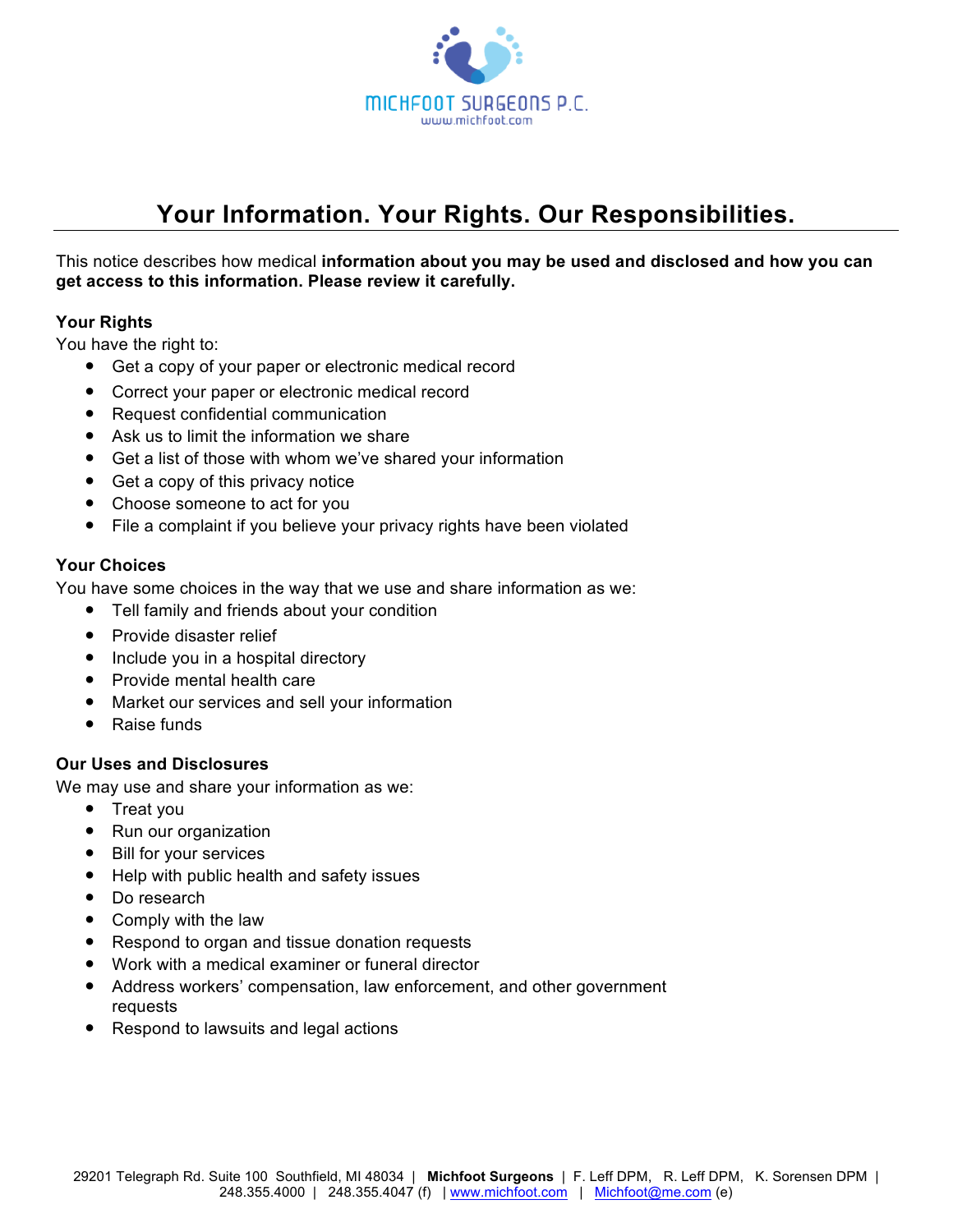

## **Your Rights**

**When it comes to your health information, you have certain rights.** This section explains your rights and some of our responsibilities to help you.

## **Get an electronic or paper copy of your medical record**

- You can ask to see or get an electronic or paper copy of your medical record and other health information we have about you. Ask us how to do this.
- We will provide a copy or a summary of your health information, usually within 30 days of your request. We may charge a reasonable, cost-based fee.

## **Ask us to correct your medical record**

- You can ask us to correct health information about you that you think is incorrect or incomplete. Ask us how to do this.
- We may say "no" to your request, but we'll tell you why in writing within 60 days.

## **Request confidential communications**

- You can ask us to contact you in a specific way (for example, home or office phone) or to send mail to a different address.
- We will say "yes" to all reasonable requests.

#### **Ask us to limit what we use or share**

- You can ask us not to use or share certain health information for treatment, payment, or our operations. We are not required to agree to your request, and we may say "no" if it would affect your care.
- If you pay for a service or health care item out-of-pocket in full, you can ask us not to share that information for the purpose of payment or our operations with your health insurer. We will say "yes" unless a law requires us to share that information.

#### **Get a list of those with whom we've shared information**

- You can ask for a list (accounting) of the times we've shared your health information for six years prior to the date you ask, who we shared it with, and why.
- We will include all the disclosures except for those about treatment, payment, and health care operations, and certain other disclosures (such as any you asked us to make). We'll provide one accounting a year for free but will charge a reasonable, cost-based fee if you ask for another one within 12 months.

#### **Get a copy of this privacy notice**

You can ask for a paper copy of this notice at any time, even if you have agreed to receive the notice electronically. We will provide you with a paper copy promptly.

#### **Choose someone to act for you**

- If you have given someone medical power of attorney or if someone is your legal guardian, that person can exercise your rights and make choices about your health information.
- We will make sure the person has this authority and can act for you before we take any action.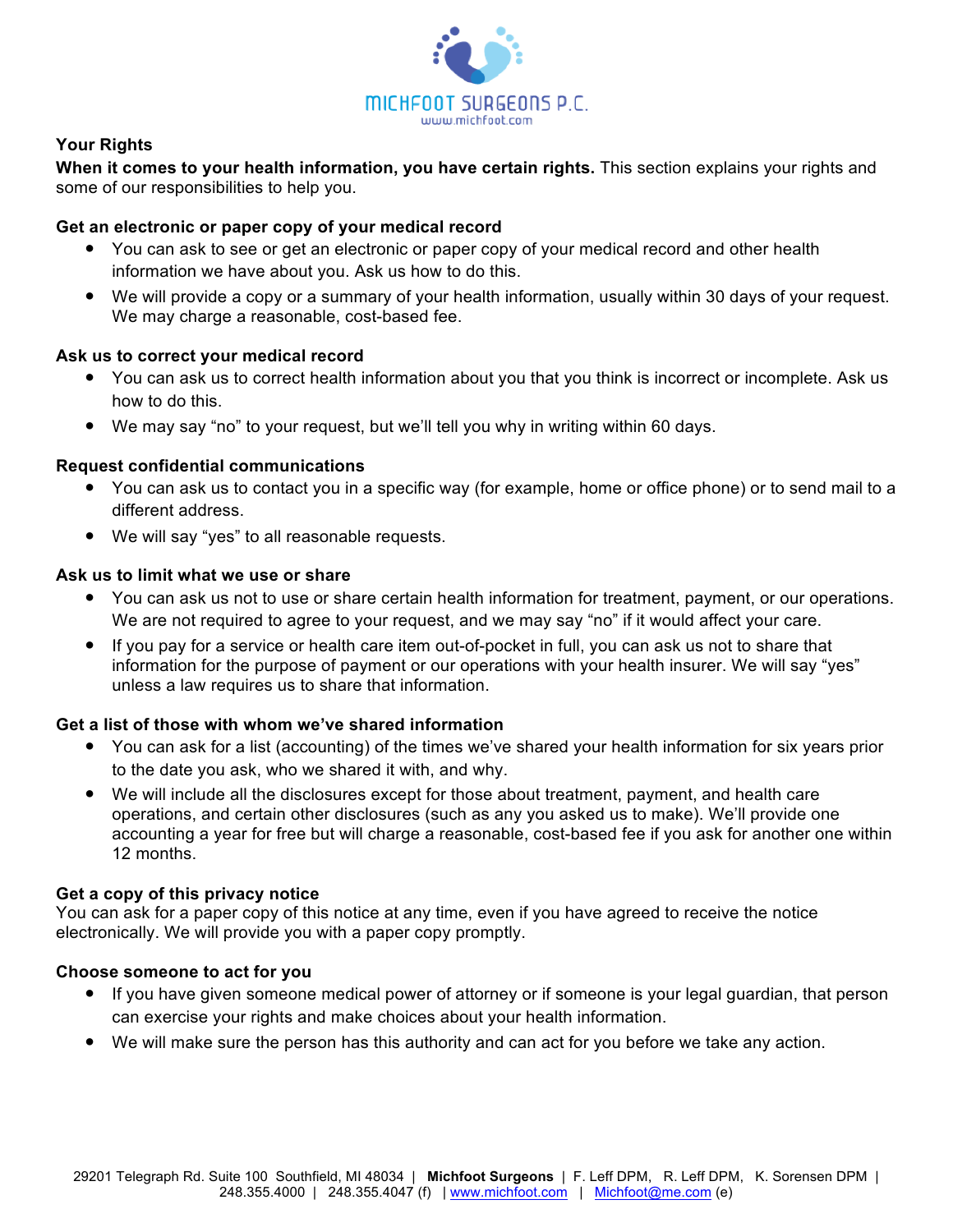

## **File a complaint if you feel your rights are violated**

- You can complain if you feel we have violated your rights by contacting us using the information on page 1.
- You can file a complaint with the U.S. Department of Health and Human Services Office for Civil Rights by sending a letter to 200 Independence Avenue, S.W., Washington, D.C. 20201, calling 1-877-696- 6775, or visiting **www.hhs.gov/ocr/privacy/hipaa/complaints/.**
- We will not retaliate against you for filing a complaint.

#### **Your Choices**

**For certain health information, you can tell us your choices about what we share.** If you have a clear preference for how we share your information in the situations described below, talk to us. Tell us what you want us to do, and we will follow your instructions.

In these cases, you have both the right and choice to tell us to:

- Share information with your family, close friends, or others involved in your care
- Share information in a disaster relief situation
- Include your information in a hospital directory

*If you are not able to tell us your preference, for example if you are unconscious, we may go ahead and share your information if we believe it is in your best interest. We may also share your information when needed to lessen a serious and imminent threat to health or safety.*

#### **Our Uses and Disclosures**

#### **How do we typically use or share your health information?**

We typically use or share your health information in the following ways.

#### **Treat you**

We can use your health information and share it with other professionals who are treating you. *Example: A doctor treating you for an injury asks another doctor about your overall health condition.*

#### **Run our organization**

We can use and share your health information to run our practice, improve your care, and contact you when necessary.

*Example: We use health information about you to manage your treatment and services.* 

#### **Bill for your services**

We can use and share your health information to bill and get payment from health plans or other entities. *Example: We give information about you to your health insurance plan so it will pay for your services.* 

#### **How** else can we use or share your health information?

We are allowed or required to **share your information in other ways – usually in ways that contribute to the public good, such as public health and research. We have to meet many conditions in the law before we can share your information for these purposes. For more information see:**  www.hhs.gov/ocr/privacy/hipaa/understanding/consumers/index.html**.**